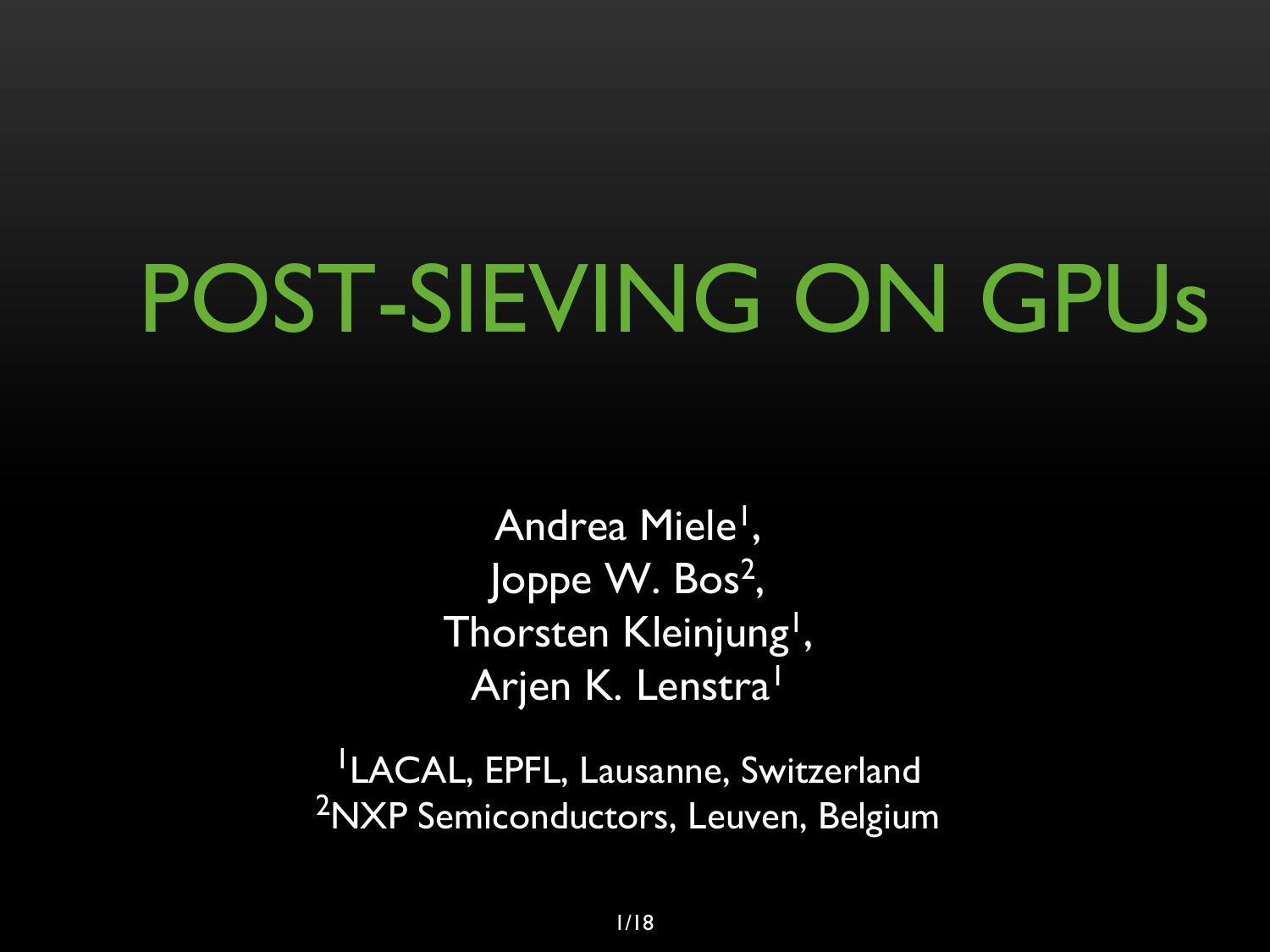# NUMBER FIELD SIEVE (NFS)

- Asymptotically fastest known factoring algorithm
- RSA 768-bit modulus factored with NFS in 2010
- Idea: to factor an odd composite n, find solutions  $\mathbf{x}, \mathbf{y} : \mathbf{x^2} \equiv \mathbf{y^2} \bmod n$  and  $\mathbf{x} \not\equiv \pm \mathbf{y} \bmod n$
- Two main steps: RELATION COLLECTION: find smooth integers ≈90%T LINEAR ALGEBRA STEP: find solutions (x,y) ≈10%T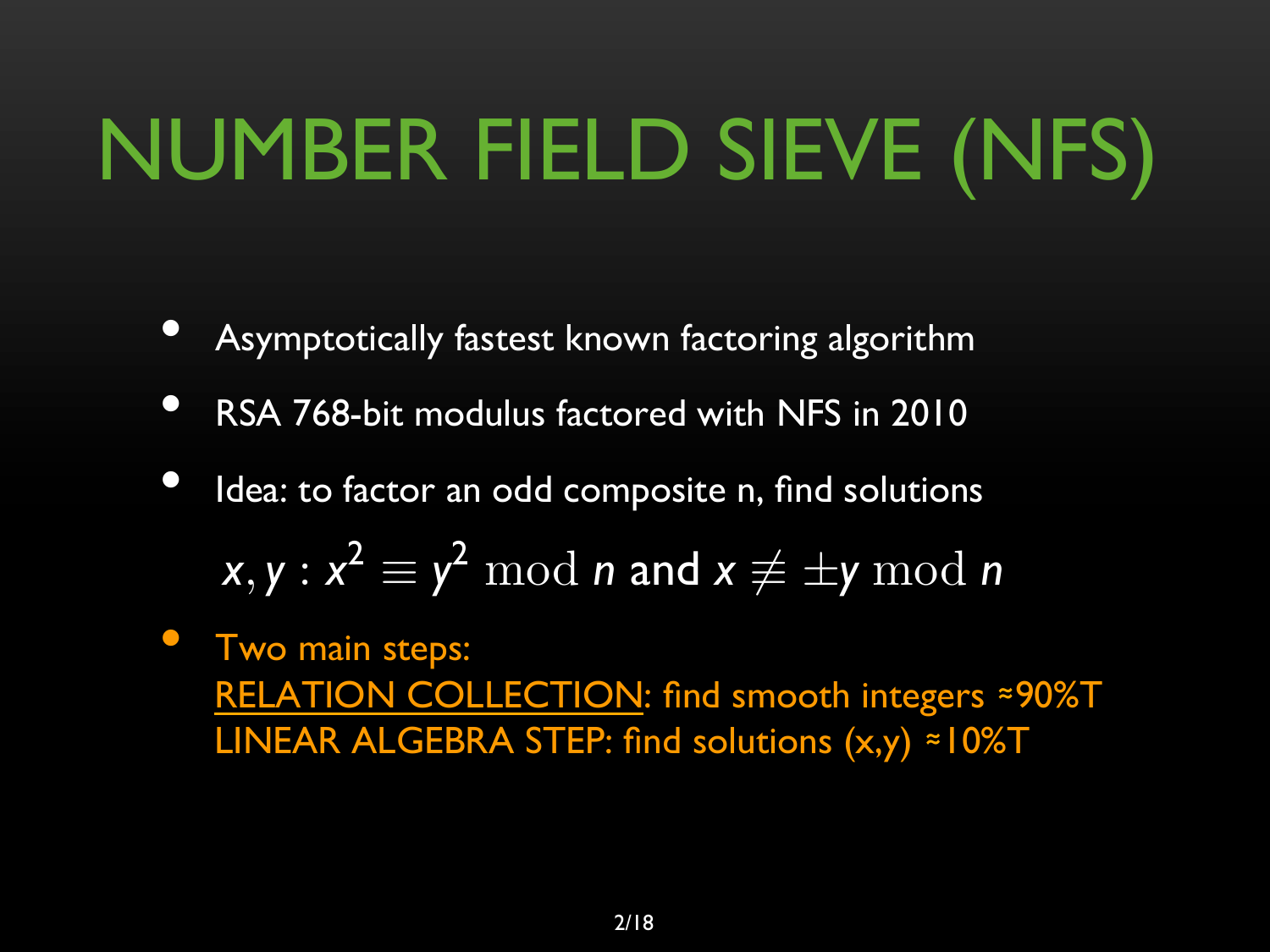### NFS RELATIONS

- Two positive integer smoothness bounds:  $B_r$ ,  $B_a$
- Irreducible  $f_r(X)$ ,  $f_a(X)$  of degree 1 and d small (d=5,6)

• Relation: (a,b) with a,b coprime integers (b>0) such that 1. bf $f_r(a/b)$  is B<sub>r</sub>-smooth except  $\leq 3$  primes > B<sub>r</sub> and  $\leq B_l$ 2.  $b^df_a(a/b)$  is B<sub>a</sub>-smooth except  $\leq 4$  primes  $> B_a$  and  $\leq B_L$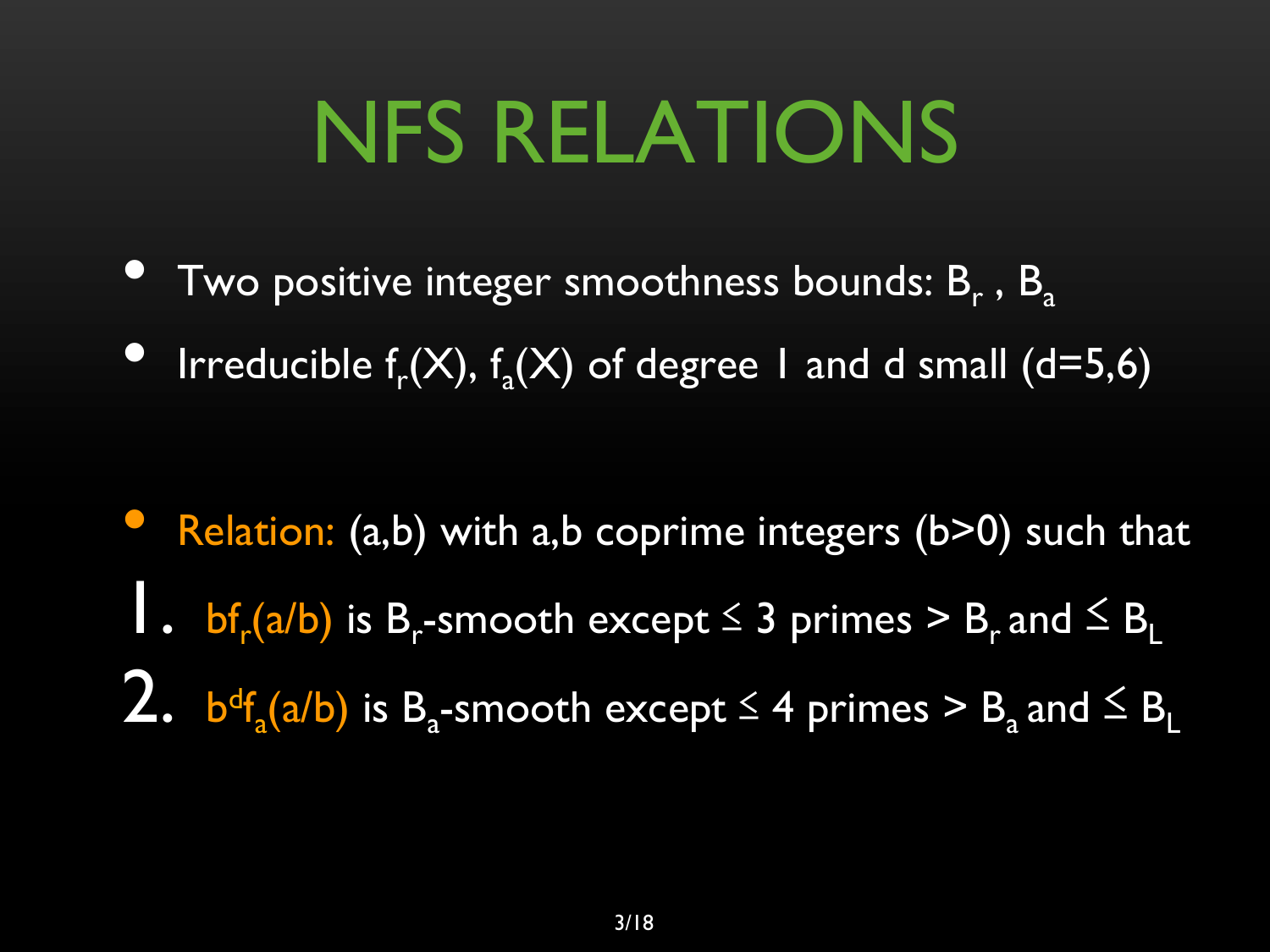### COLLECT RELATIONS

SIEVING: find pairs  $(a,b)$  s.t.  $bf_{r}(a/b)$   $(b<sup>d</sup>f_{a}(a/b))$  is product of  $B_r$  - smooth ( $B_a$  - smooth) part and "small" cofactor  $\leq B_L^3$  ( $B_L^4$ )

POST SIEVING (NORMALLY 12-17% OF THE TOTAL TIME): **Compute**  $bf_p(a/b)$  **and**  $bf_p^df_a(a/b)$ 

- 2 Remove small factors pair-by-pair (or re-sieve)
- 3 Factor cofactors pair-by-pair (COFACTORING)

#### EMBARRASSINGLY PARALLEL!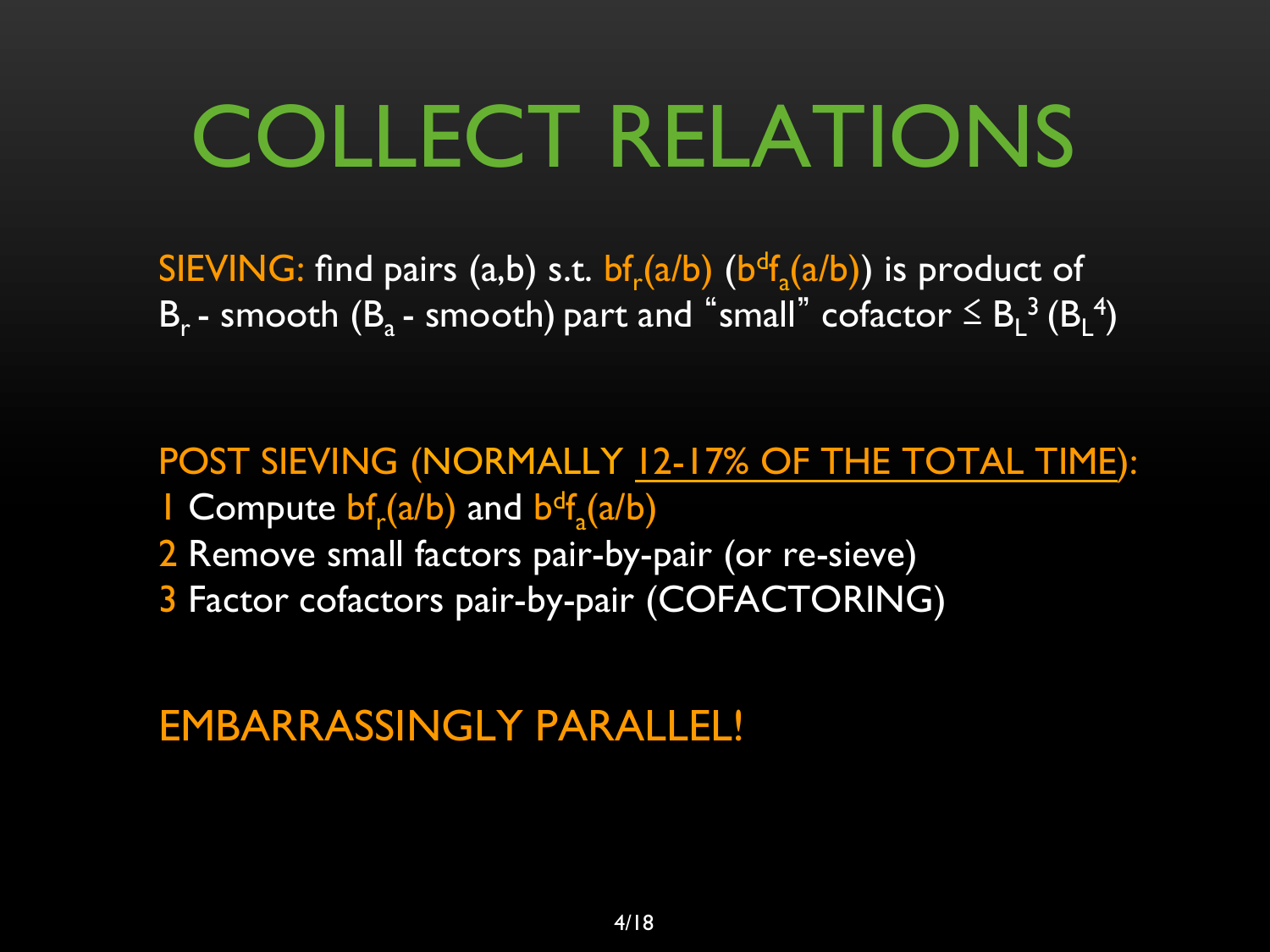### FASTER NFS WITH GPUs?

- SIEVING: memory hungry, done on CPUs
- **PREVIOUSLY: offload ECM to GPUs or FPGAs**
- •IDEA: offload ALL POST SIEVING TO GPUs

| $\bullet\bullet\bullet$ | <b>SIEVING</b> | PS        | <b>SIEVING</b> | $-1$<br>. . | <b>SIEVING</b> | <b>PS</b> | $\bullet\bullet\bullet$ |
|-------------------------|----------------|-----------|----------------|-------------|----------------|-----------|-------------------------|
|                         | <b>SIEVING</b> | <b>PS</b> | <b>SIEVING</b> | <b>EXA</b>  | <b>SIEVING</b> | <b>PS</b> |                         |

TIME

2 CPUs + 1 GPU

|                         | <b>SIEVING</b> | <b>SIEVING</b> | <b>SIEVING</b> | <b>SIEVING</b> |  |
|-------------------------|----------------|----------------|----------------|----------------|--|
| $\bullet\bullet\bullet$ | <b>SIEVING</b> | <b>SIEVING</b> | <b>SIEVING</b> | <b>SIEVING</b> |  |
|                         | <b>PS</b>      | PS             | <b>PS</b>      | <b>PS</b>      |  |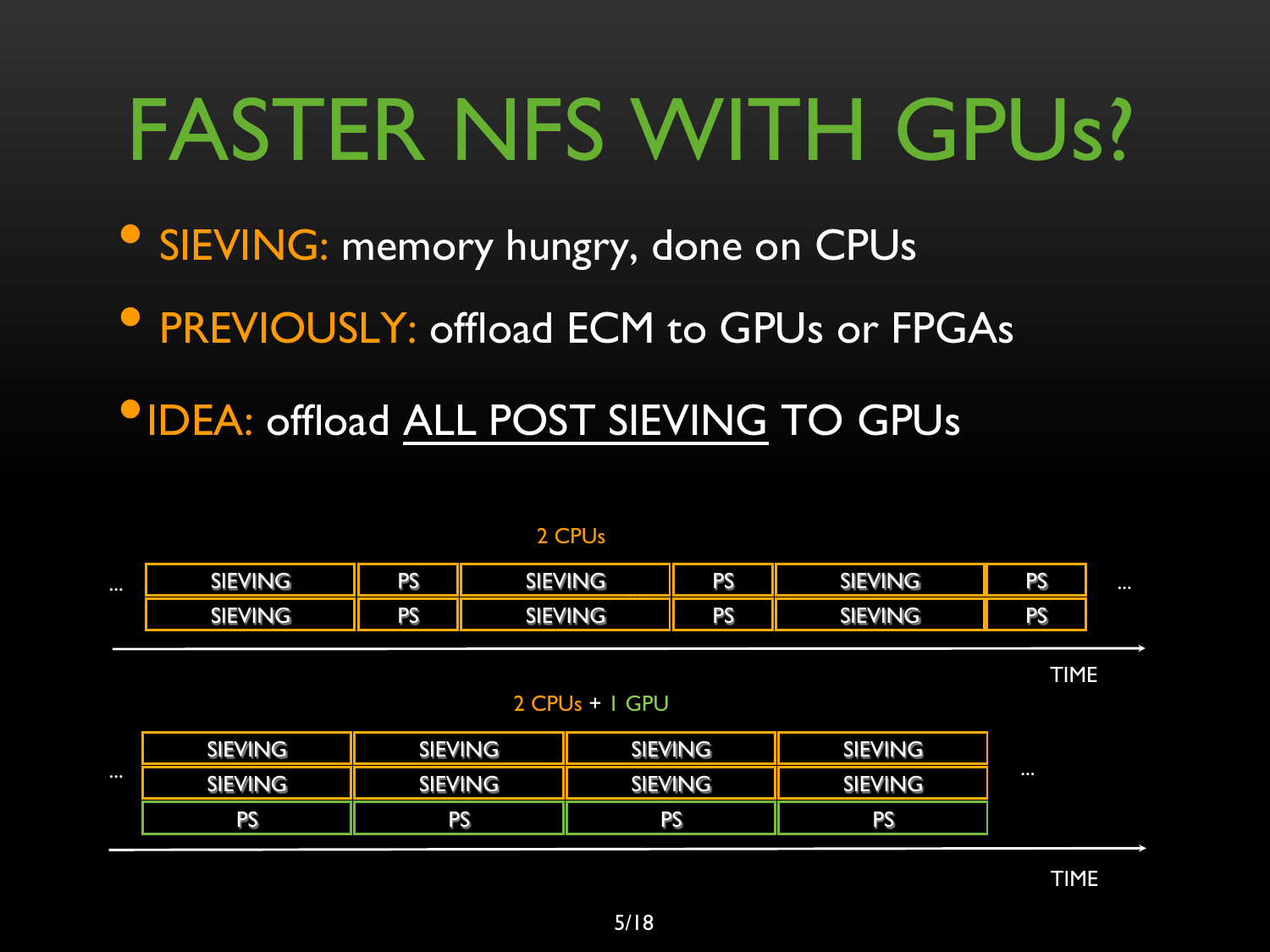### GPUs, NOT ONLY GAMING…

Massively parallel 32-bit many-core, GPGPU, transistors mainly used for arith One integer or floating point instruction/clock cycle per thread/core We usually run thousands of threads...

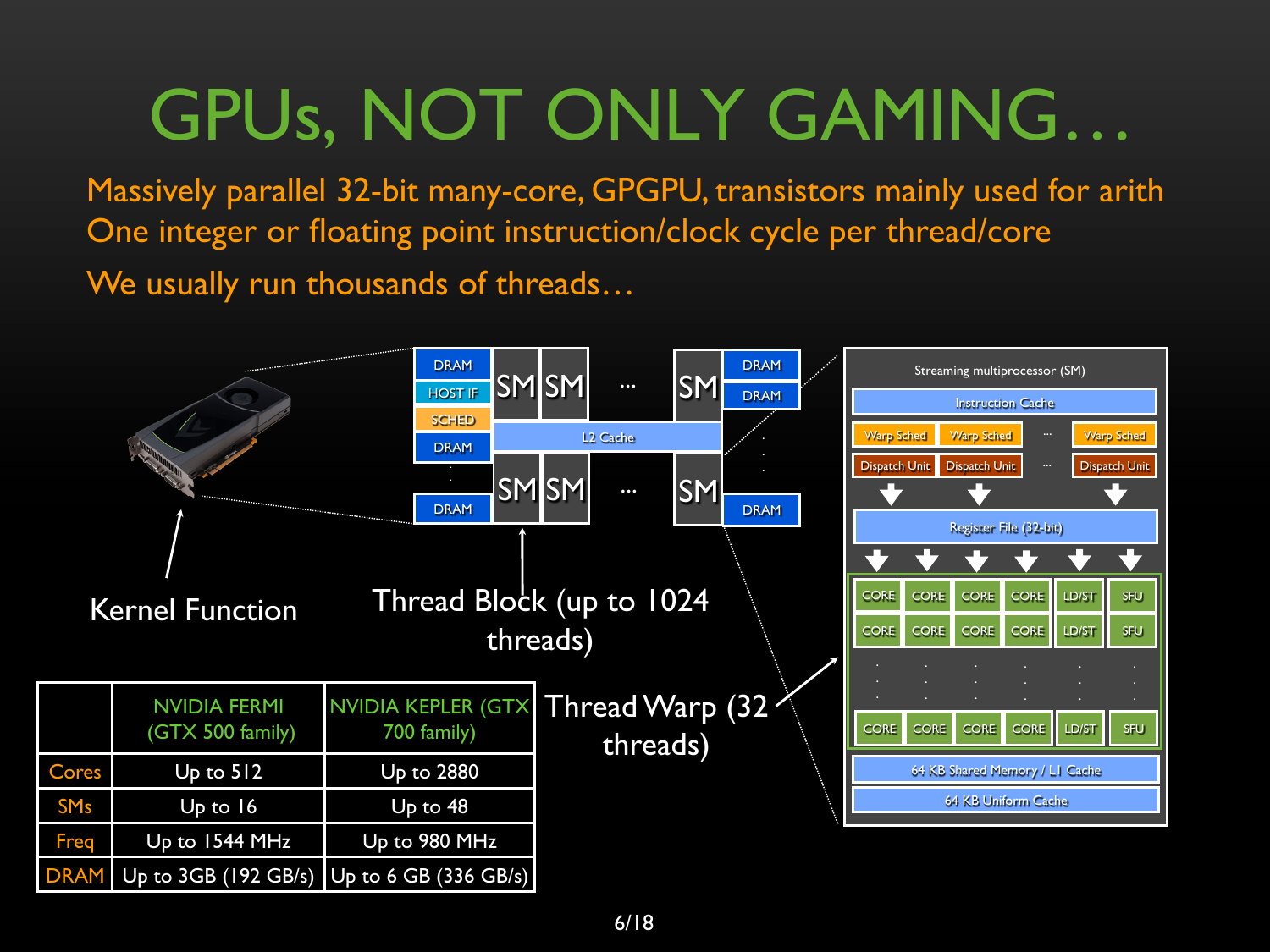# COFACTORING ON GPUs OUTLOOK

- Input: The set of candidate pairs (a,b) output by the sieve, the coefficients of the two polynomials
- Output: Indices of pairs (a,b) that are relations (or factors found)
- **Two CUDA Kernels run sequentially:**

 $\overline{\phantom{a}}$ . Rational side: check bf $_f$ (a/b) for B<sub>L</sub>-smoothness (discard bad)

2. Algebraic side: check  $b^df_a(a/b)$  for  $B_1$ -smoothness (output rels)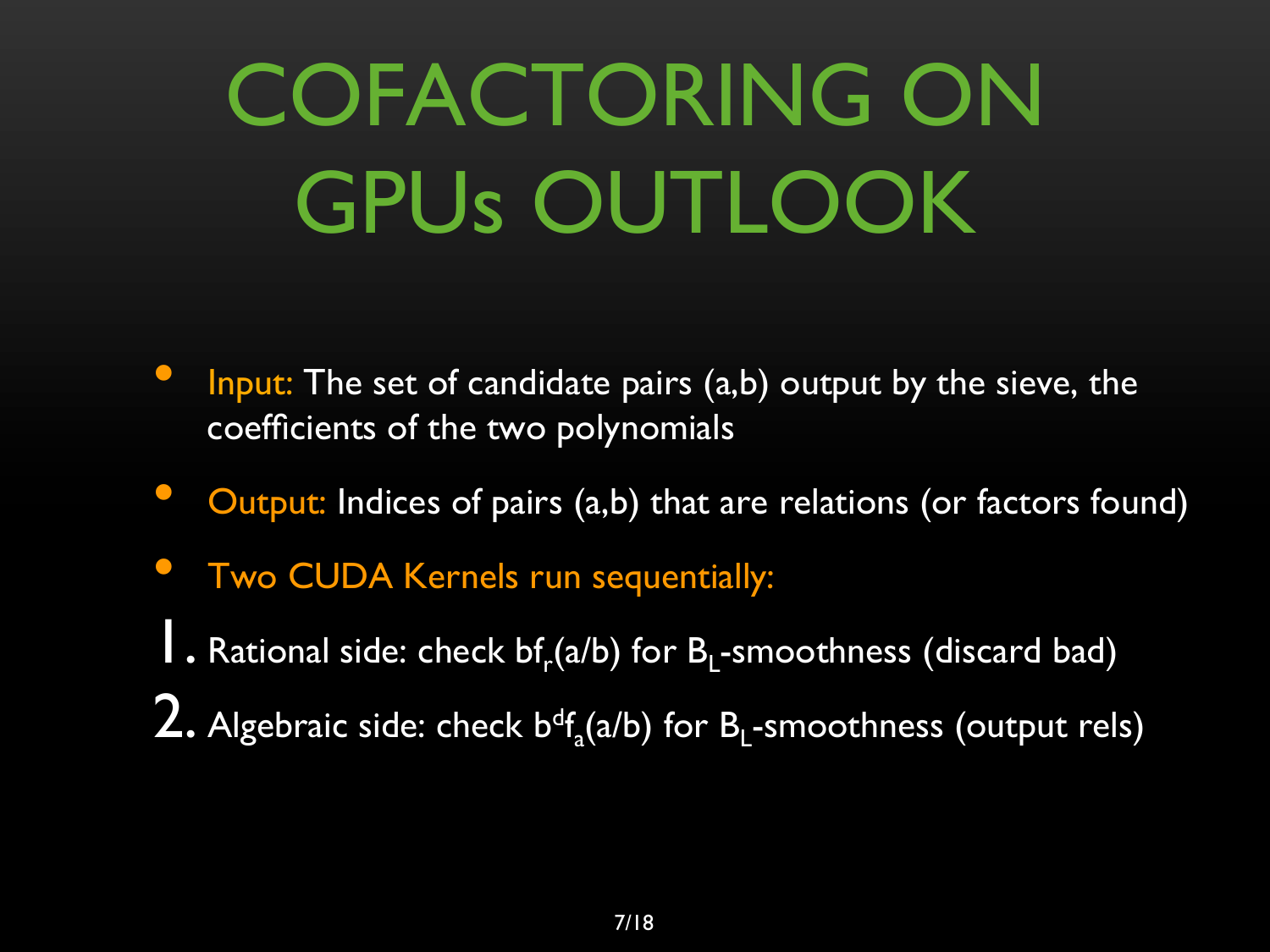### DESIGN STRATEGY

Each thread processes one or more pairs (a,b) (task parallelism!)

Each thread runs a fixed sequence of steps to determine if the polynomial value is  $B_r(B_a)$ -smooth except at most 3 (4) primes  $\leq B_l$ 

- + No thread synchronization, high computing/mem access ratio
- High register usage (and memory spilling…), high latency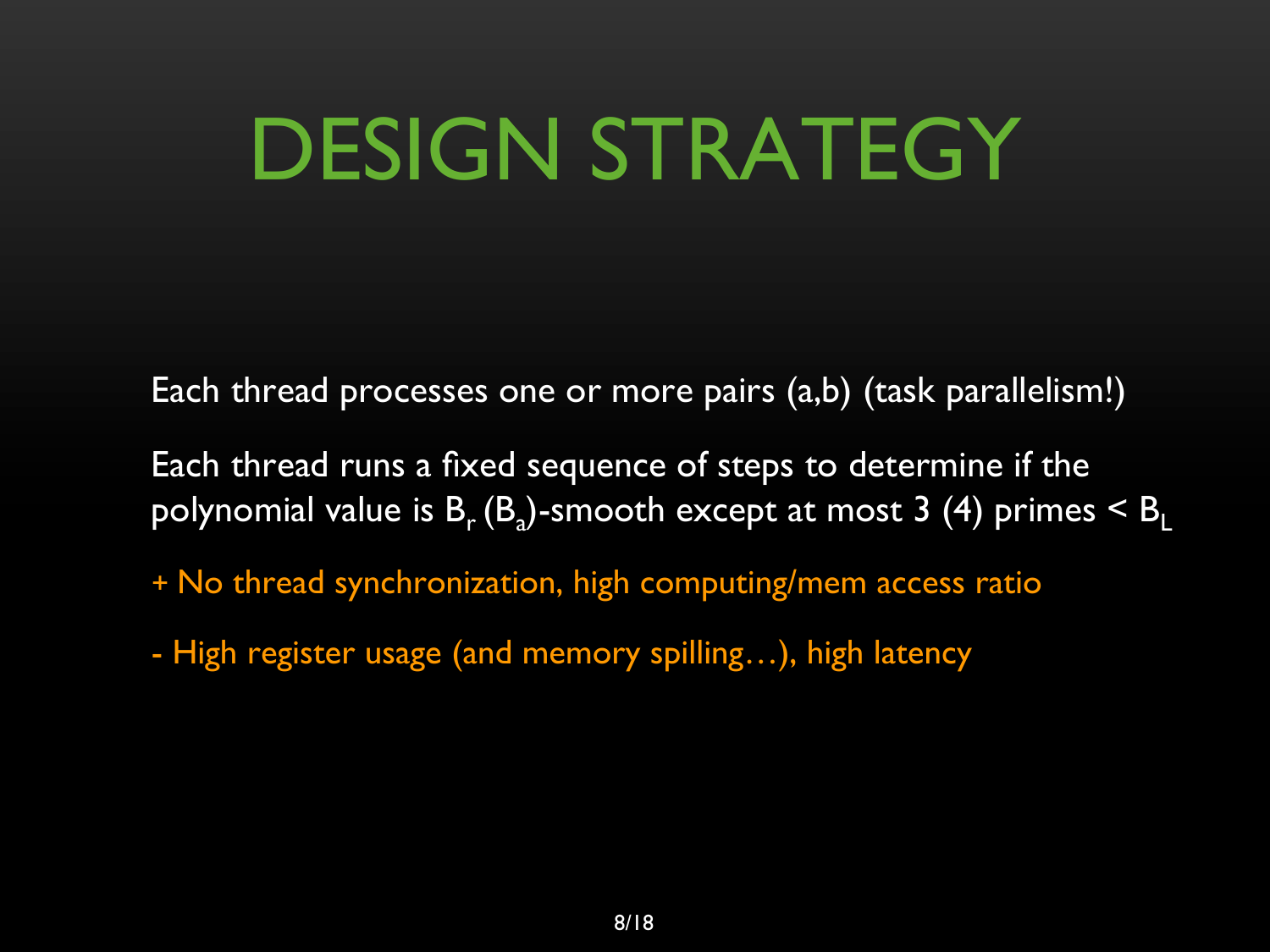### ARITHMETIC DESIGN

Sequential Radix 2<sup>32</sup> Montgomery arithmetic PTX level optimized code (heavy use of MAD instructions!)



32-bit unsigned integer: Multi-precision integer:

```
Z_i = OP(X_i, Y_i)
```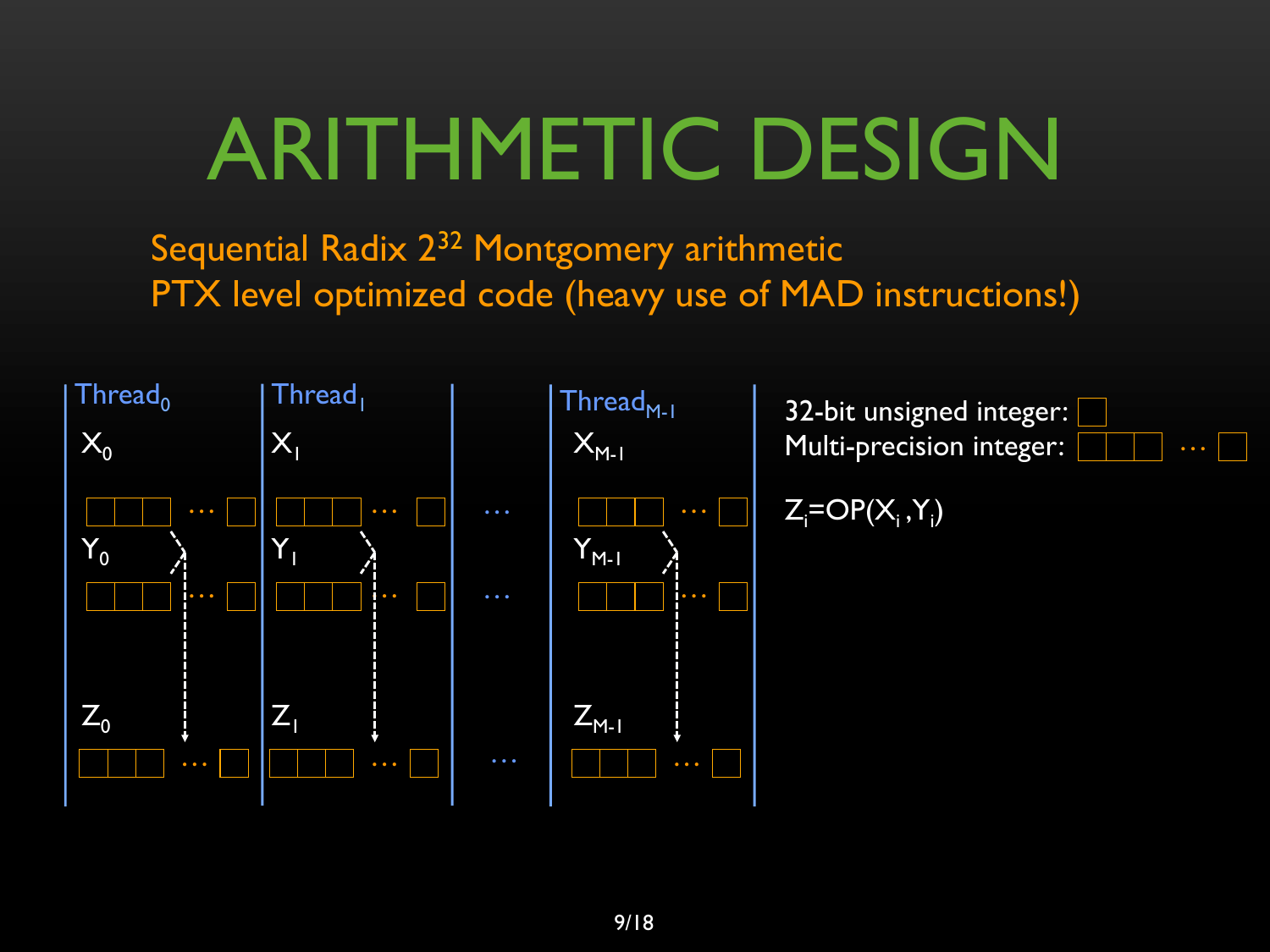# GLOBAL MEM ACCESS: COALESCING

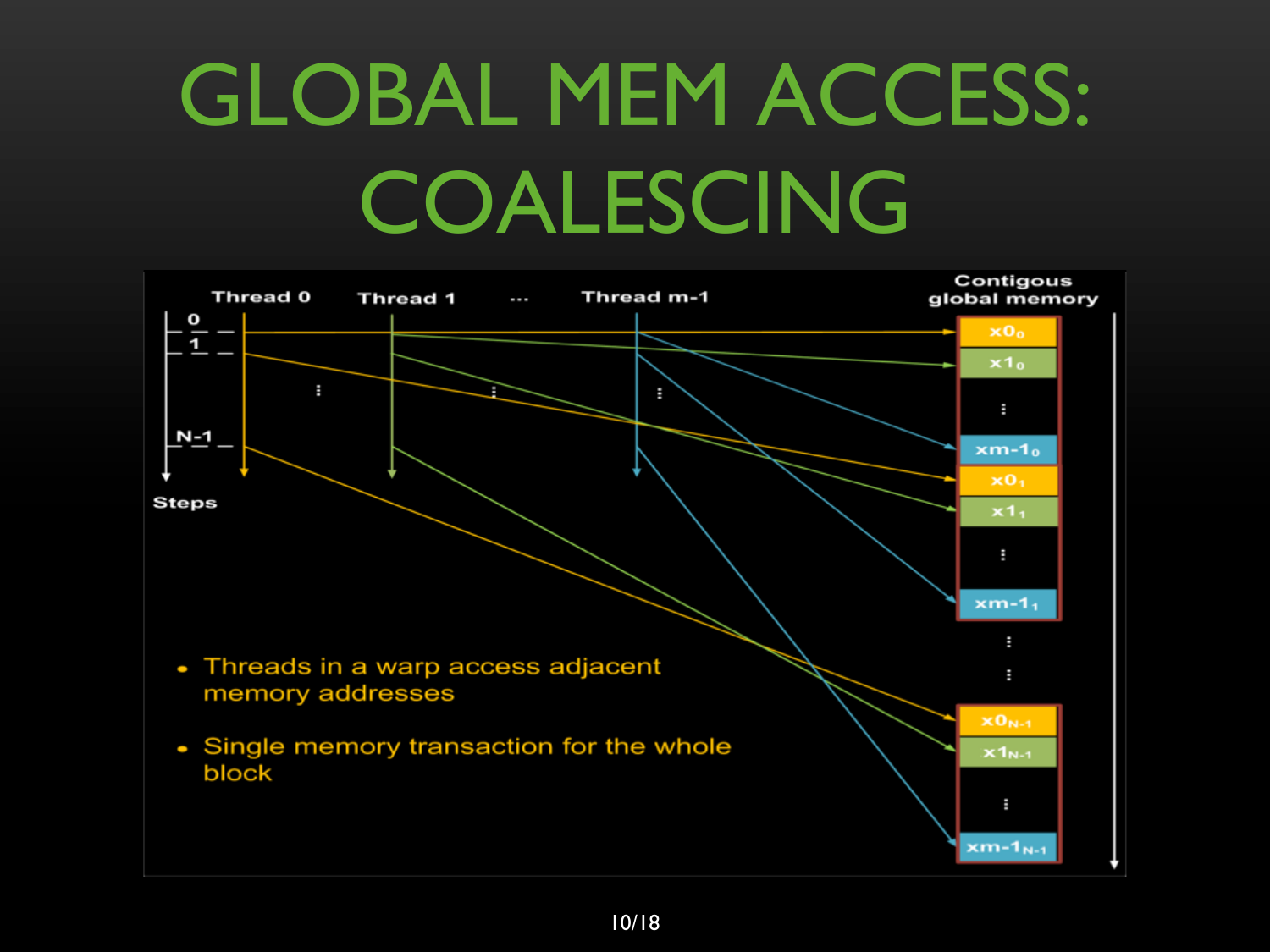### KERNEL ANATOMY

#### PREAMBLE

1. Read pair (a,b) from global memory and evaluate polynomial 2. Remove small factors: trial division From now threads work on records: (value, index)

#### COFACTOR FACTORIZATION: REPEAT K TIMES

- 1. Group records in "buckets" according to #digits of value (distributed)
- 2. Factoring attempt: Pollard p-1 or ECM (unrolled code for bucket)
- 3. If factor found, divide out + pseudo primality (unrolled code for bucket)
- 4. Discard prime values > B<sub>1</sub> (or cut-off), put aside smooth values  $\leq$  B<sub>L</sub>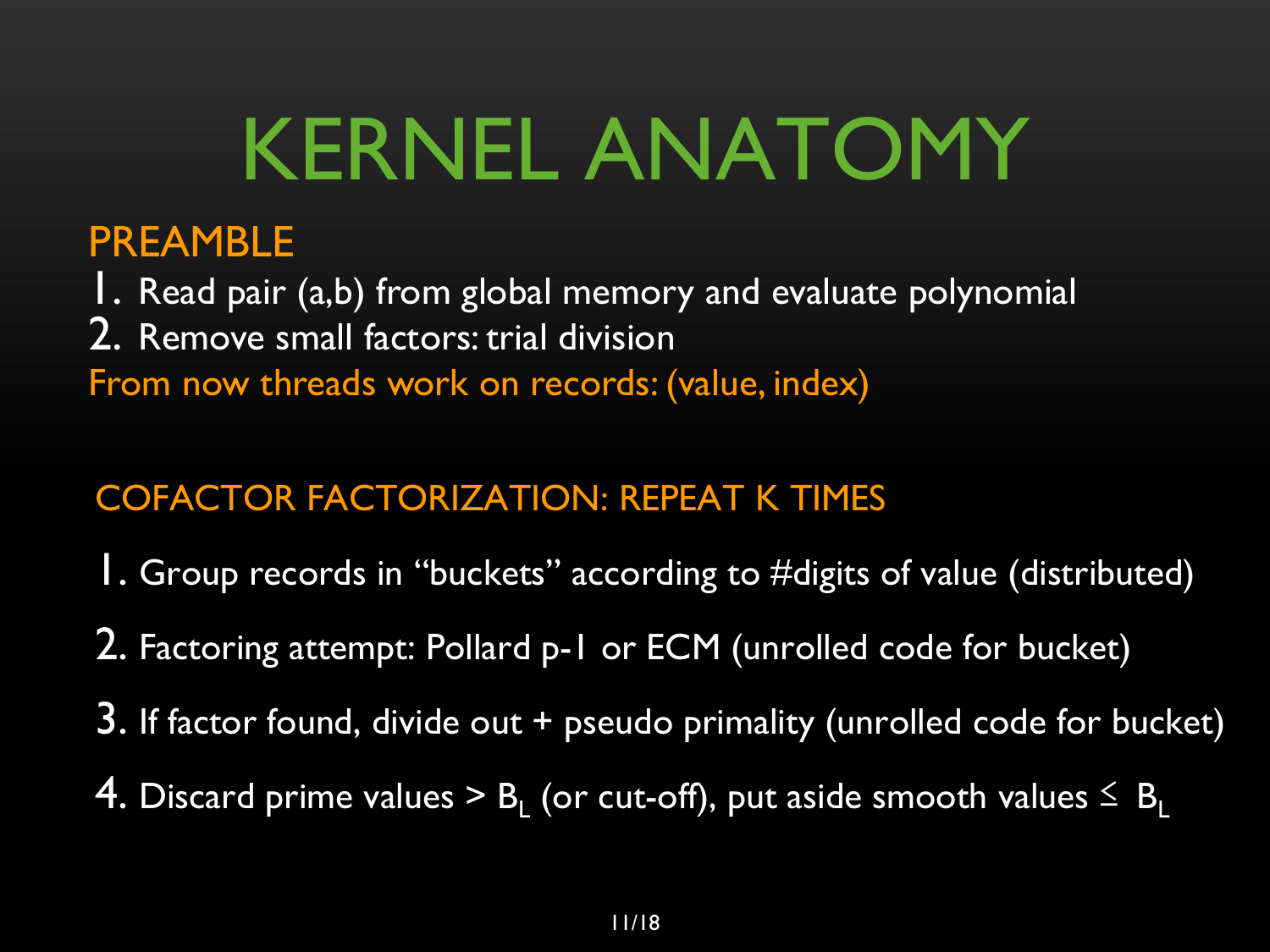### KERNEL WORKFLOW

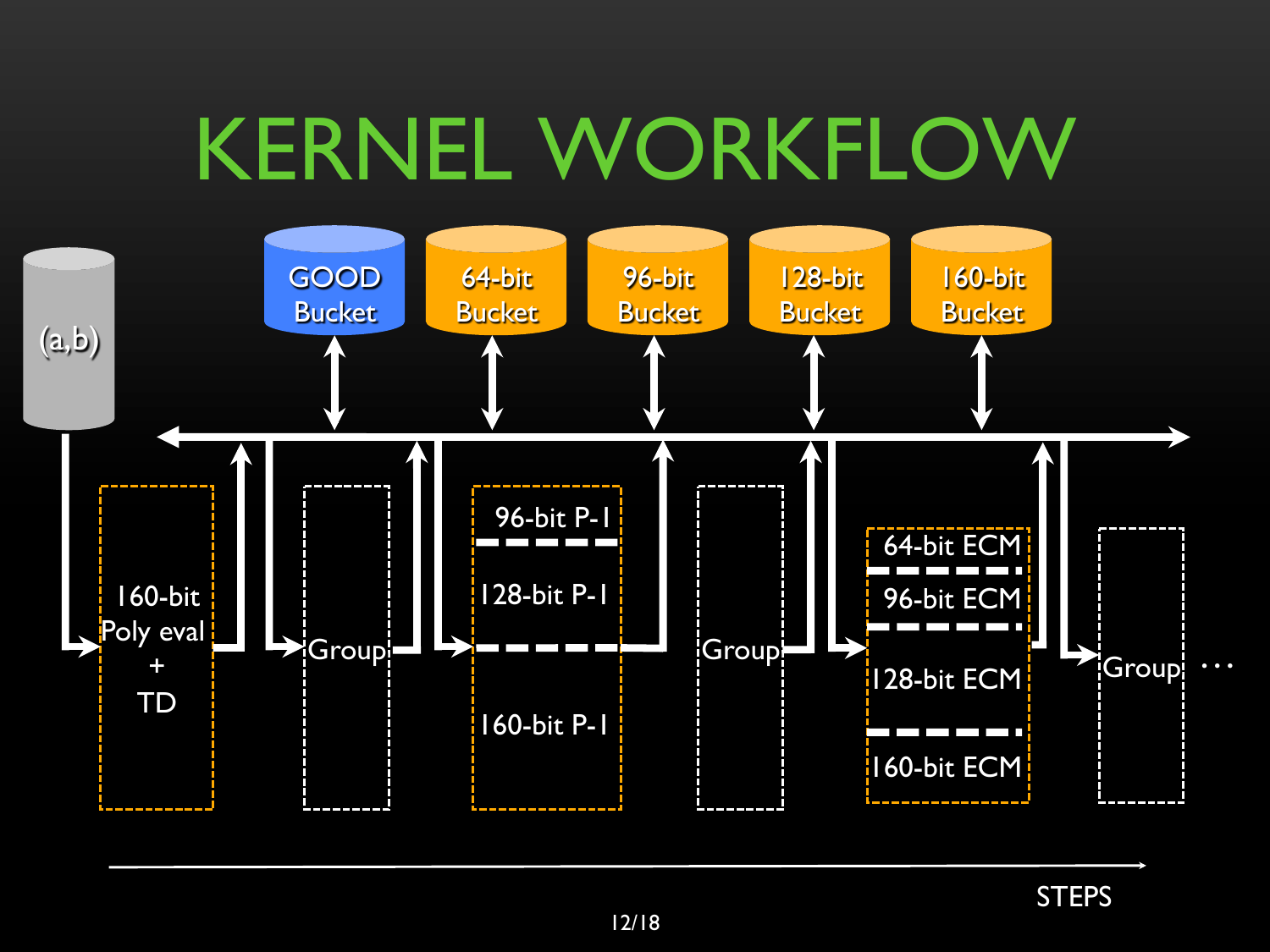# ABOUT THE ALGORITHMS…

- Bivariate polynomial evaluation: naive, no Horner
- Trial Division: prime table in CMEM, divisibility test (Horner/Montgomery), exact div
- Pseudo primality test (Montgomery arithmetic): Selfridge-Rabin-Miller
- Pollard P-1 (Montgomery arithmetic): left-to-right modular exponentiation for stage 1, optimized BSGS stage 2
- ECM (Montgomery arithmetic): Twisted Edwards curves, add chains for stage 1[BK2012], opt. BSGS stage 2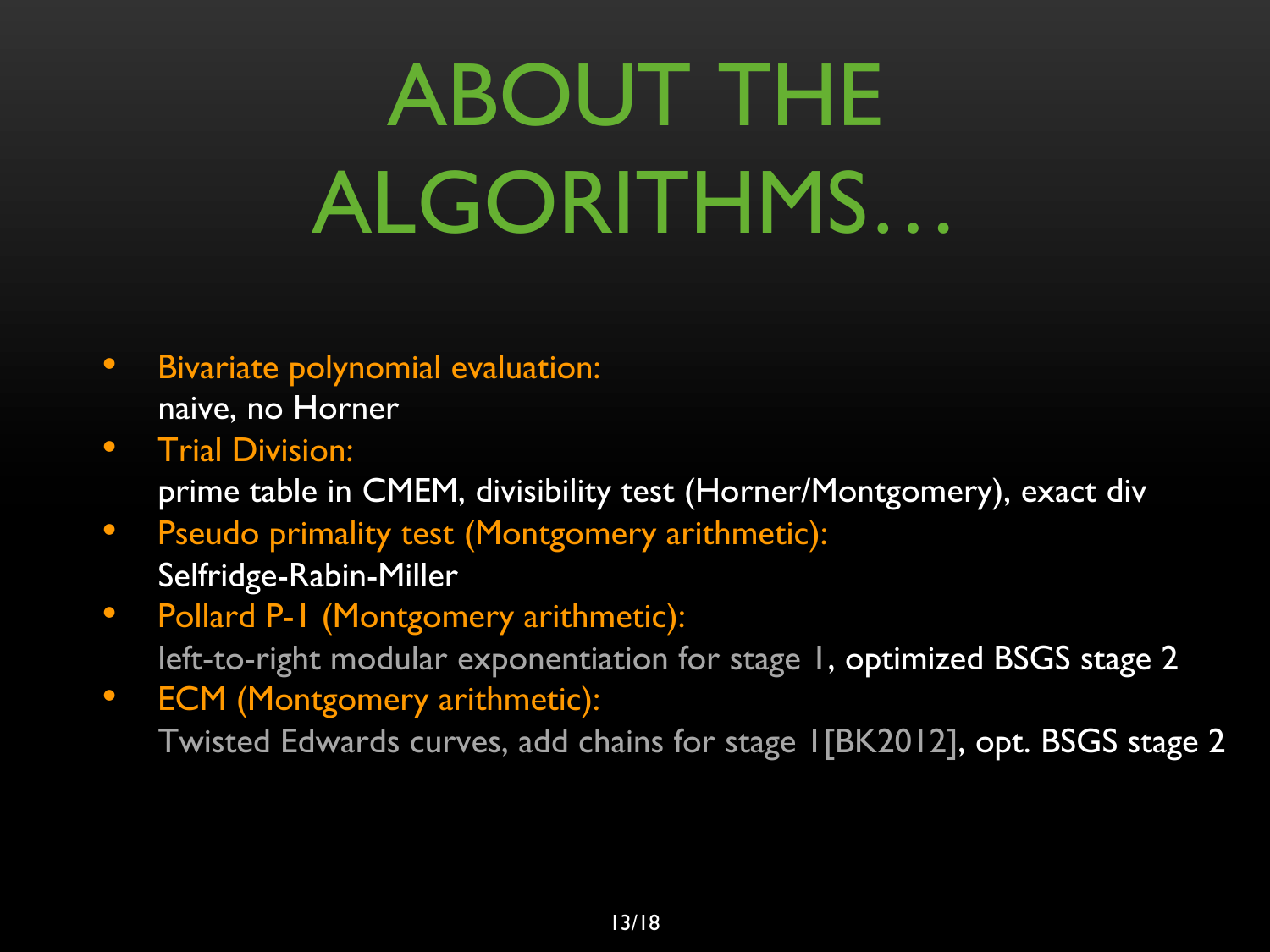# INTEGRATION WITH RSA-768 SOFTWARE

#### Finding good parameters for GPU kernels is hard!

- Preliminary experiments: rule out bad configurations
- We have run many experiments on RSA-768 datasets What to optimize for?
- We have fixed the yield, and looked for fastest configurations
- Focus on two cases: 95% and 99% yield
- Theoretical analysis confirmed experimental results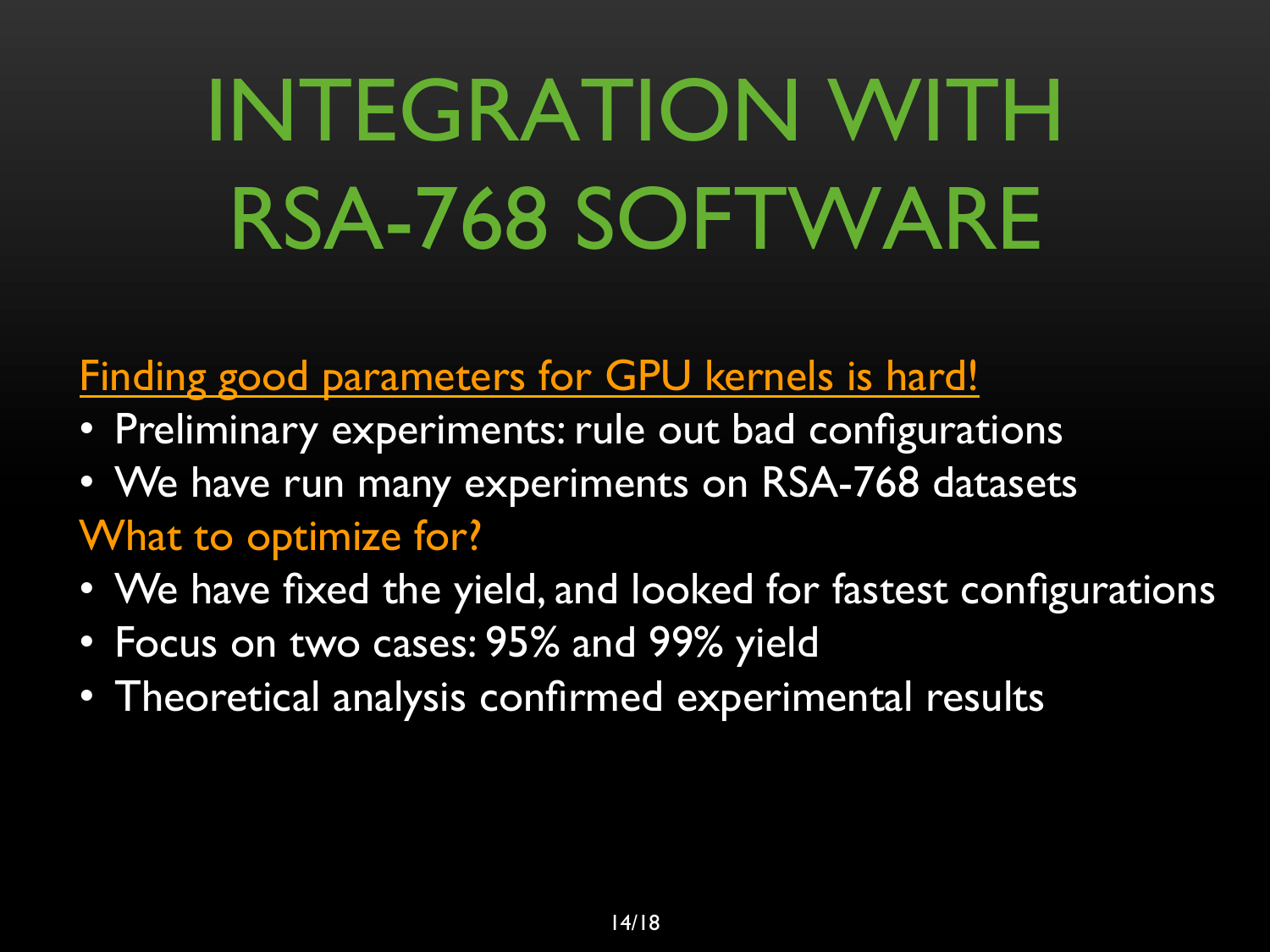# RSA 768: CHOICE OF PARAMETERS

- Values less than  $2^{256}$  and  $B_1 = 2^{37}$
- Trial division with 100-200 primes (algebraic side)
- One run of Pollard p-1:  $B_1 \approx 2^{10}$ ,  $B_2 \approx 2^{14}$
- 8-20 ECM runs:  $B_1 = [2^8, 2^{10}], B_2 = [2^{12}, 2^{15}]$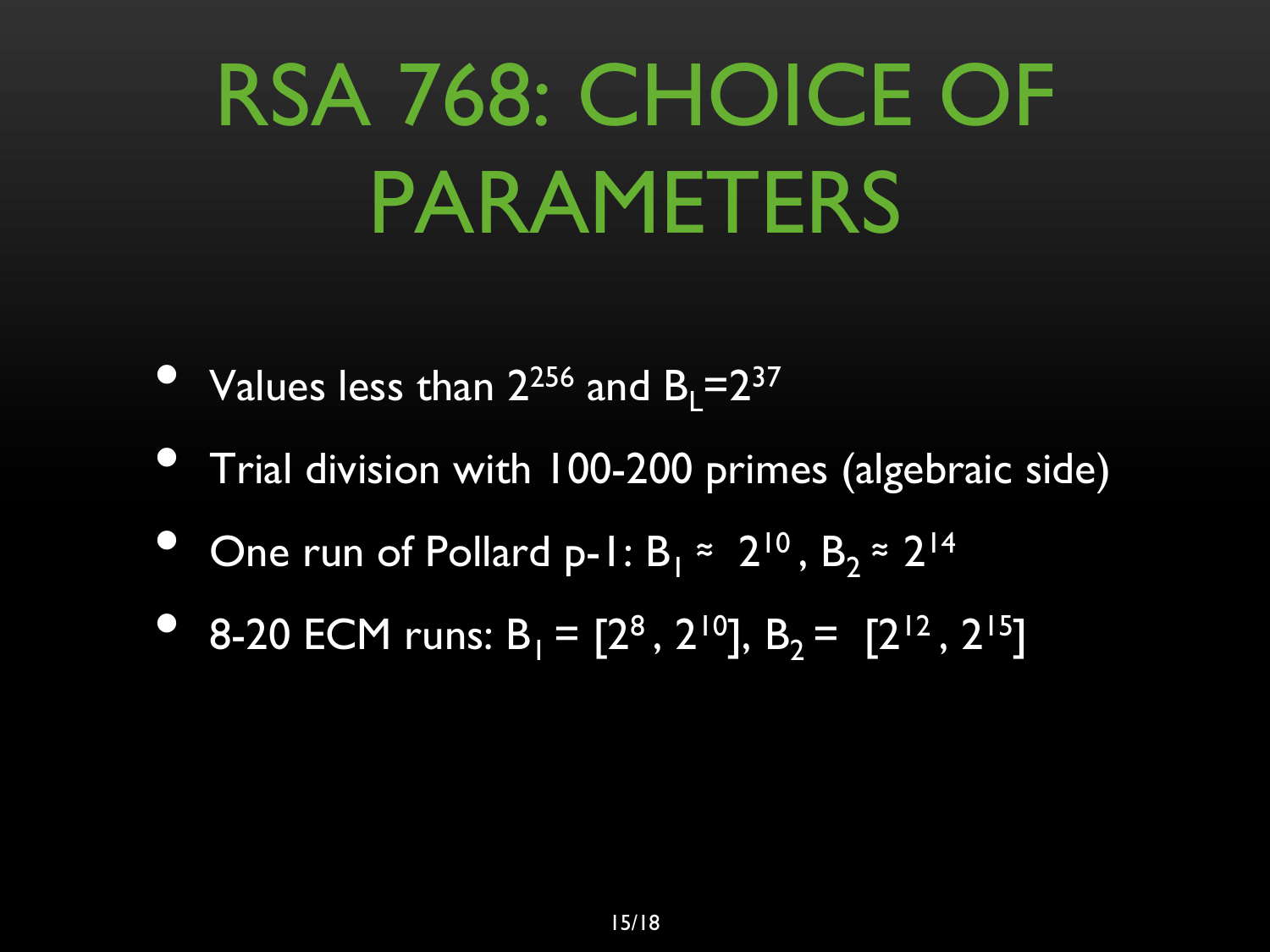# CPU vs GPU

#### CPU: INTEL I7-3770K 4 cores 3.5 GHz 16GB RAM

| Large<br>primes | Input pairs Tot time    |       | <b>Sieve</b><br>time | dime    | <b>PS-cof</b> Relations<br>found |
|-----------------|-------------------------|-------|----------------------|---------|----------------------------------|
| $\vert \leq 3$  | $\approx 5 \times 10^5$ | 29.6s | $\overline{25.6s}$   | 4.0s    | $\overline{125}$                 |
| $\vert \leq 4$  | $\approx 10^6$          | 32.0s | $\vert$ 25.9s        | $ 6.$ s | 137                              |

#### GPU: NVIDIA GTX 580 512 CORES 1544 MHz 1.5 GB RAM

| Large<br>primes | Input<br>pairs          | <b>Desired</b><br>yield | <b>CPU/GPU   Time</b><br><b>Ratio</b> |      | <b>Relations</b><br>found |
|-----------------|-------------------------|-------------------------|---------------------------------------|------|---------------------------|
| $\leq$ 3        | $\approx 5 \times 10^5$ | 95%                     | 9.8                                   | 2.6s | <u> 1321</u>              |
|                 |                         | 99%                     | 6.9                                   | 3.7s | 136                       |
| $\leq$ 4        | $\approx 10^6$          | 95%                     | 4.0                                   | 6.5s | 159                       |
|                 |                         | 99%                     | 2.7                                   | 9.6s | 165                       |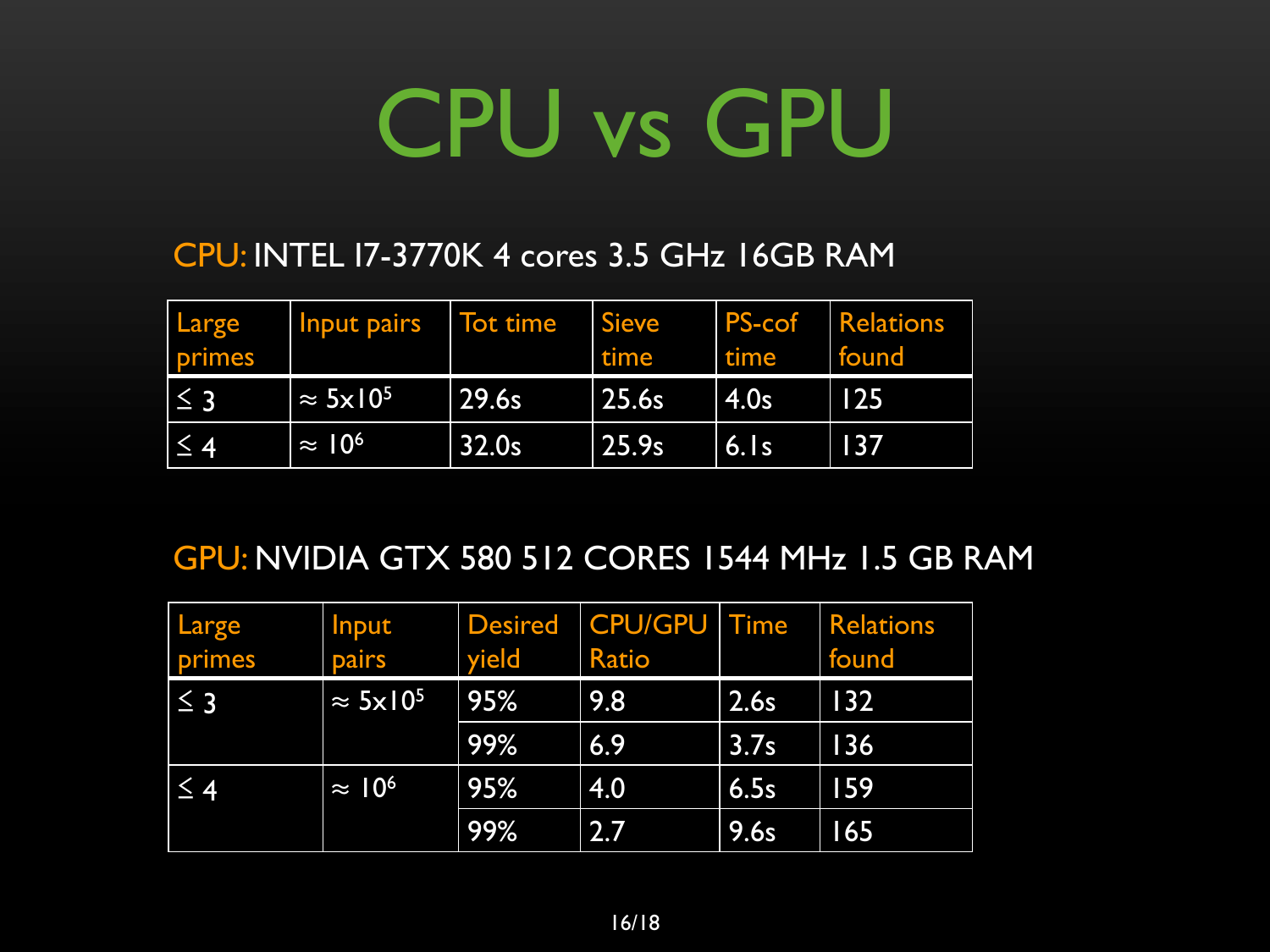# 1CPU vs 1CPU + 1GPU

| Large<br>primes | $\mid \text{\# Input}$<br>pairs | <b>Setting</b>  |               | Total time $#$ Relations<br>found | <b>Relations/sec</b> |
|-----------------|---------------------------------|-----------------|---------------|-----------------------------------|----------------------|
| $\leq$ 3        | $\approx 5 \times 10^7$         | No GPU          | 296 s         | 12523                             | 4.23                 |
|                 |                                 | <b>With GPU</b> | $\vert$ 2564s | 13761                             | 5.37                 |
| $\leq 4$        | $\approx 5 \times 10^{7}$       | No GPU          | 1602s         | 6855                              | $\vert 4.28 \vert$   |
|                 |                                 | <b>With GPU</b> | 1300s         | 8302                              | 6.39                 |

Large primes ≤ 3: 24% GAIN Large primes ≤ 4: 45% GAIN